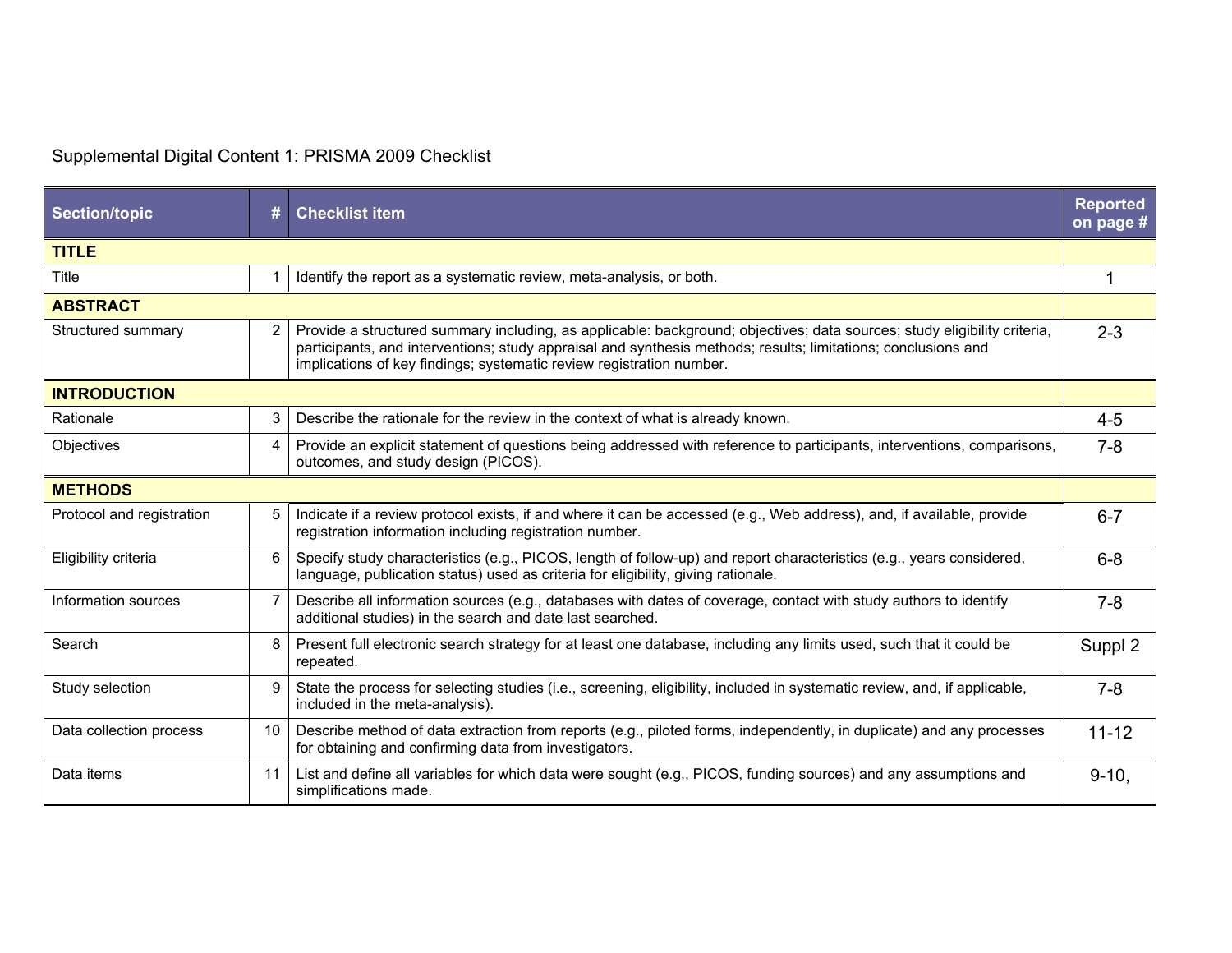|                                       |     |                                                                                                                                                                                                                           | Suppl 3   |
|---------------------------------------|-----|---------------------------------------------------------------------------------------------------------------------------------------------------------------------------------------------------------------------------|-----------|
| Risk of bias in individual<br>studies | 12  | Describe methods used for assessing risk of bias of individual studies (including specification of whether this was<br>done at the study or outcome level), and how this information is to be used in any data synthesis. | $10 - 11$ |
| Summary measures                      | 13. | State the principal summary measures (e.g., risk ratio, difference in means).                                                                                                                                             | $12 - 13$ |
| Synthesis of results                  | 14  | Describe the methods of handling data and combining results of studies, if done, including measures of consistency<br>(e.g., $I^2$ ) for each meta-analysis.                                                              | $12 - 13$ |

| <b>Section/topic</b>          | #              | <b>Checklist item</b>                                                                                                                                                                                       | <b>Reported</b><br>on page #             |
|-------------------------------|----------------|-------------------------------------------------------------------------------------------------------------------------------------------------------------------------------------------------------------|------------------------------------------|
| Risk of bias across studies   | 15             | Specify any assessment of risk of bias that may affect the cumulative evidence (e.g., publication bias, selective<br>reporting within studies).                                                             | $12 - 13$                                |
| Additional analyses           | 16             | Describe methods of additional analyses (e.g., sensitivity or subgroup analyses, meta-regression), if done, indicating<br>which were pre-specified.                                                         | $12 - 13$                                |
| <b>RESULTS</b>                |                |                                                                                                                                                                                                             |                                          |
| Study selection               | 17             | Give numbers of studies screened, assessed for eligibility, and included in the review, with reasons for exclusions at<br>each stage, ideally with a flow diagram.                                          | $13 - 14$ ,<br>Fig 1                     |
| Study characteristics         | 18             | For each study, present characteristics for which data were extracted (e.g., study size, PICOS, follow-up period) and<br>provide the citations.                                                             | Suppl 5                                  |
| Risk of bias within studies   | 19             | Present data on risk of bias of each study and, if available, any outcome level assessment (see item 12).                                                                                                   | $14 - 15$ .<br>Suppl. 7                  |
| Results of individual studies | 20             | For all outcomes considered (benefits or harms), present, for each study: (a) simple summary data for each<br>intervention group (b) effect estimates and confidence intervals, ideally with a forest plot. | Fig $2, 4$<br>and $6$                    |
| Synthesis of results          | 2 <sup>1</sup> | Present results of each meta-analysis done, including confidence intervals and measures of consistency.                                                                                                     | $17 - 23$<br>and Fig.<br>$2, 4$ and<br>6 |
| Risk of bias across studies   | 22             | Present results of any assessment of risk of bias across studies (see Item 15).                                                                                                                             | Fig 3, 5,                                |